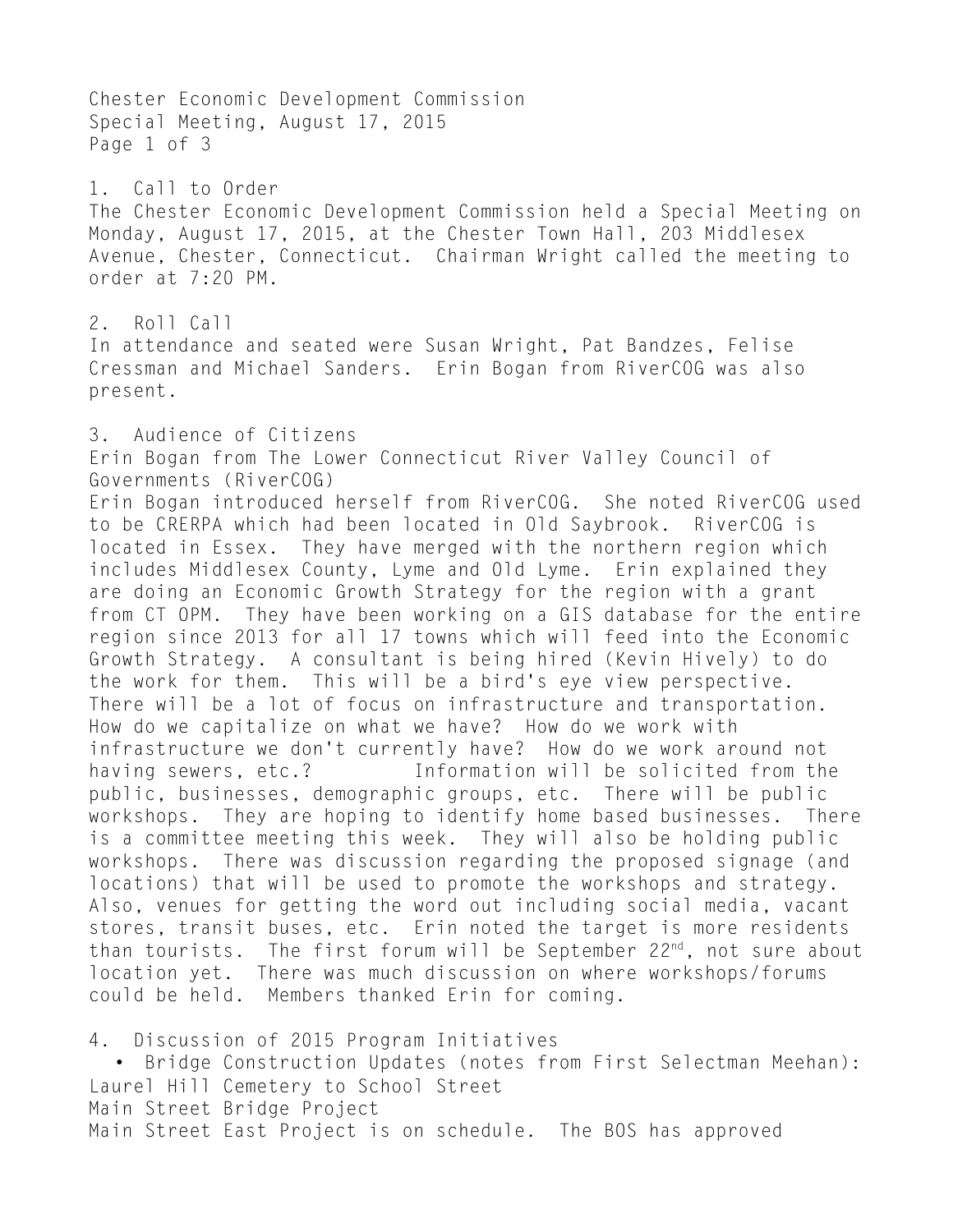Chester Economic Development Commission Special Meeting, August 17, 2015 Page 2 of 3

Quality Associates to complete section from School Lane to Middlesex Avenue. This work will be done in September. Contractor will reclaim and pave from Laurel Hill Cemetery to Middlesex Avenue all at once. Next stage of utility work for bridge coming up. Utilities will coordinate their schedule. There has been a lot of good communication from Town Hall regarding utility work, etc.

Merchants Meeting on June 15, 2015 Chairman Wright noted the Commission needs to look at the goals (posted on the website) and decide if they are still current. Also, what is the status of the Chester Business Listing Program. Decisions don't need to be made tonight but she would like to come up with strategies for Economic Development that are current and up to date as to what is being done. Regarding the Chester Business Listing Program, she didn't feel anyone was using it. Felise thought people were using the map rather than the business listing. It also hasn't been updated.

The EDC Strategies for Economic Development listed on the website were reviewed. It was agreed "Foster communication among Chester businesses..." was okay. Also, "Reach out to commercial property developers..." was okay. The second one "Retain Chester businesses by complementing their promotional efforts..." needs some additional thought. The third one "Attract businesses that would benefit Chester..." should be rewritten. It was felt EDC should identify what businesses Chester needs. It was also noted the permitting process for new businesses is too lengthy.

Mike Sanders noted in previous years there was a quarterly meeting of all board and commission chairmen to get an update on what's going on in Town. Quarterly meetings should one of EDC's goals. It was also suggested EDC's from Deep River and Essex be invited to a Chester EDC meeting to see what's happening in other towns. Maybe the October meeting would be good.

• Chester Wayfinding Signage Update Chairman Wright noted the sign is almost done. She will get a date for installation.

Chairman Wright asked if EDC members should talk amongst itself about how it feels regarding the new Library and Aaron Manor hooking up to the town's sewer system. Should EDC have an opinion on these matters? She also noted there have been a lot of changes over the